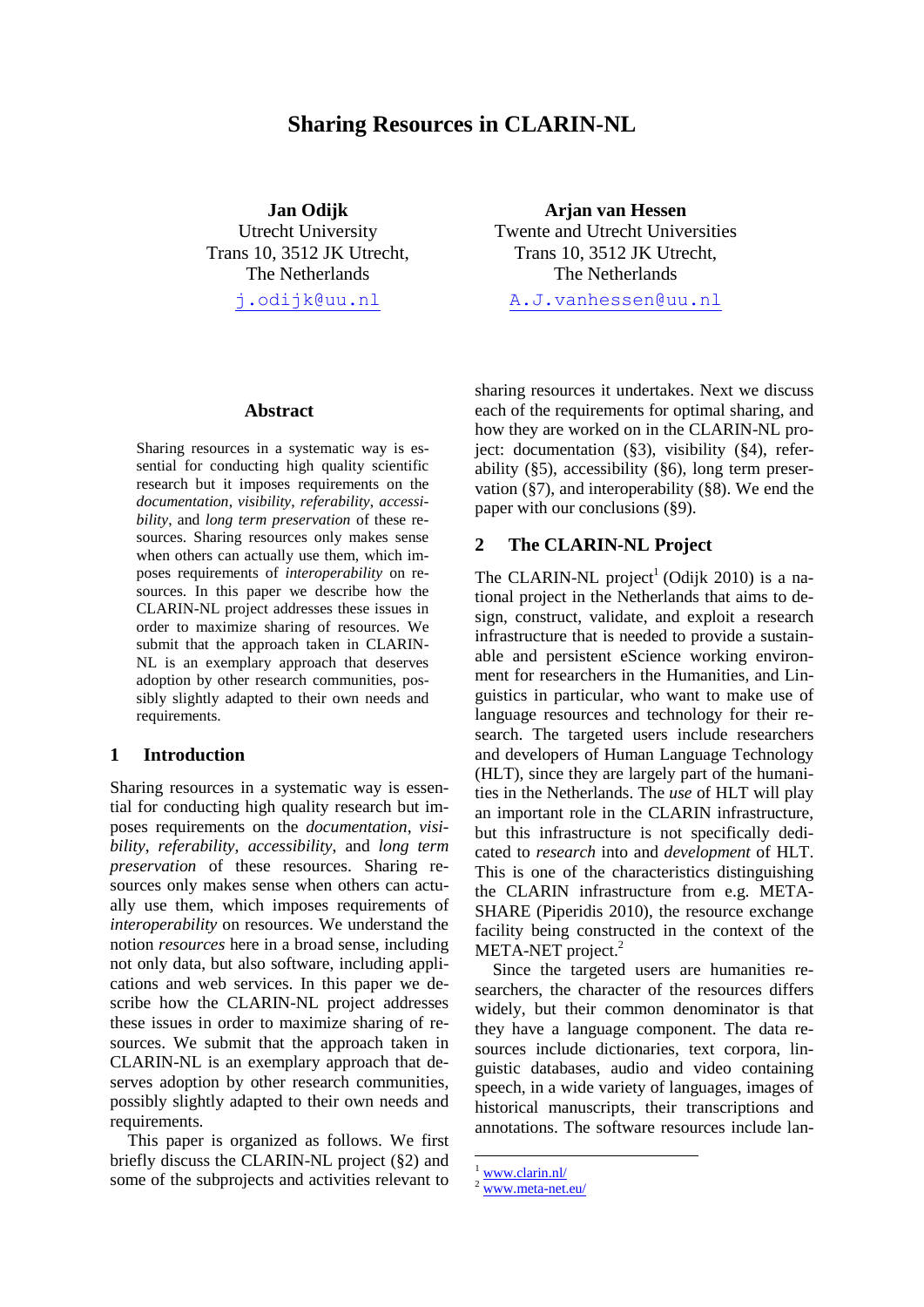guage technology software for spelling normalization, morphological analysis, lemmatization, PoS-tagging, chunking, parsing, semantic annotation, named entity recognition, sentiment and opinion mining. On the speech side they include speech recognition software for transcribing speech or aligning speech with a transcript, diarisation software for isolating speech from nonspeech sounds in an audio file (e.g. as part of an tool for annotating audio/video files created during linguistic field work). They also include a wide range of tools for manually annotating texts, audio and video.

The CLARIN-NL project is part of a Europewide enterprise to set up an infrastructure. This was initiated by the just finished CLARIN preparatory project (CLARIN-prep<sup>3</sup>) and is to be continued by a consortium of national projects united at the European level in the so-called CLARIN ERIC<sup>4</sup> expected to start early 2012. The Netherlands played an important role in CLARIN-prep, and the CLARIN ERIC is hosted by the Netherlands.

In the remainder of this section we describe the activities organized by CLARIN-NL that are relevant to the topic of sharing resources.<sup>5</sup>

### **2.1 Infrastructure implementation**

CLARIN-NL will build the infrastructure through so-called CLARIN-Centres. Five organisations have expressed the ambition and the commitment to become such a CLARIN Centre, i.e.  $INL<sup>6</sup>$ , MPI<sup>7</sup>, MI<sup>8</sup>, Huygens ING<sup>9</sup> and DANS<sup>10</sup>. They are all organizations that include making resources accessible in their mission. Candidate CLARIN Centres must meet several requirements before they will be recognized as actual CLARIN Centres. Several of these requirements will be described in this paper. A full list can be found in (Roorda et al. 2010).

The CLARIN Centres in the Netherlands work together in a number of projects to *implement the technical infrastructure*. This requires, inter alia, setting up authentication and authorizations systems, several registries, and various other infra-

<sup>10</sup> Data Archiving and Networked Services [www.dans.knaw.nl/](http://www.dans.knaw.nl/)

structure services. Especially relevant for sharing resources is the project to implement sophisticated *search facilities* in metadata and data to complement the browsing functionality for which a prototype (the Virtual Language Observatory,  $VLO<sup>11</sup>$ ) was developed in CLARIN-prep.

### **2.2 Data curation projects**

CLARIN-NL has set up a range of *data curation* projects, and will set up more in the course of 2011. The goal of a data curation project is to adapt an existing data set in such a way that it becomes properly documented, visible, uniquely referable and accessible via the CLARIN infrastructure. In addition, the format of the resource must be adapted to a standard supported in CLARIN, and the data categories used must be described in a data category registry. In short, these projects are aimed at making it optimally possible and useful to share the resource with other researchers.

In order to speed up the process of data curation and in order to include resources where the owner/researcher does not wish to submit a project proposal or the resource is too small to justify a data curation project, a Data Curation Service is being set up and targeted to start in September 2011.<sup>12</sup>

#### **2.3 Demonstrator projects**

CLARIN-NL has also set up a range of *demonstrator* projects. The goal of a demonstrator project is to create a documented web application starting from an existing tool or application that can be used as a demonstrator and function as a showcase of the functionality that CLARIN will offer. Though the main goal is to make a demonstrator, in practice it requires curating the tool or application, so that it becomes properly documented, visible, uniquely referable and accessible via the CLARIN infrastructure, and adapting it to work with CLARIN-supported standards both with regard to formats as well as with regard to the meaning of the data categories used.

In a collaborative project with Flanders the focus is even more on curating the tools and applications. In this project, existing language and speech technology tools for the Dutch language (shared between the Netherlands and Flanders), which were largely developed in the STEVIN programme<sup>13</sup>, are turned into web services that

[www.clarin.eu](http://www.clarin.eu/)

<sup>4</sup> [ec.europa.eu/research/infrastructures/index\\_en.cfm?](http://ec.europa.eu/research/infrastructures/index_en.cfm?pg=eric) [pg=eric](http://ec.europa.eu/research/infrastructures/index_en.cfm?pg=eric)

<sup>5</sup> Se[e www.clarin.nl/node/76](http://www.clarin.nl/node/76) for a more detailed overview.

<sup>&</sup>lt;sup>6</sup> Institute for Dutch Lexicology [www.inl.nl](http://www.inl.nl/)

Max Planck Institute for Psycholinguistic[s www.mpi.nl](http://www.mpi.nl/) <sup>8</sup> Meertens Institute [www.meertens.knaw.nl/](http://www.meertens.knaw.nl/)

<sup>9</sup> [www.huygensinstituut.knaw.nl/](http://www.huygensinstituut.knaw.nl/)

 $11$  [www.clarin.eu/vlo/](http://www.clarin.eu/vlo/)

 $12 \frac{12 \text{www.clarin.nl}/node}{147}$ 

<sup>13</sup> [taalunieversum.org/taal/technologie/stevin/](http://taalunieversum.org/taal/technologie/stevin/)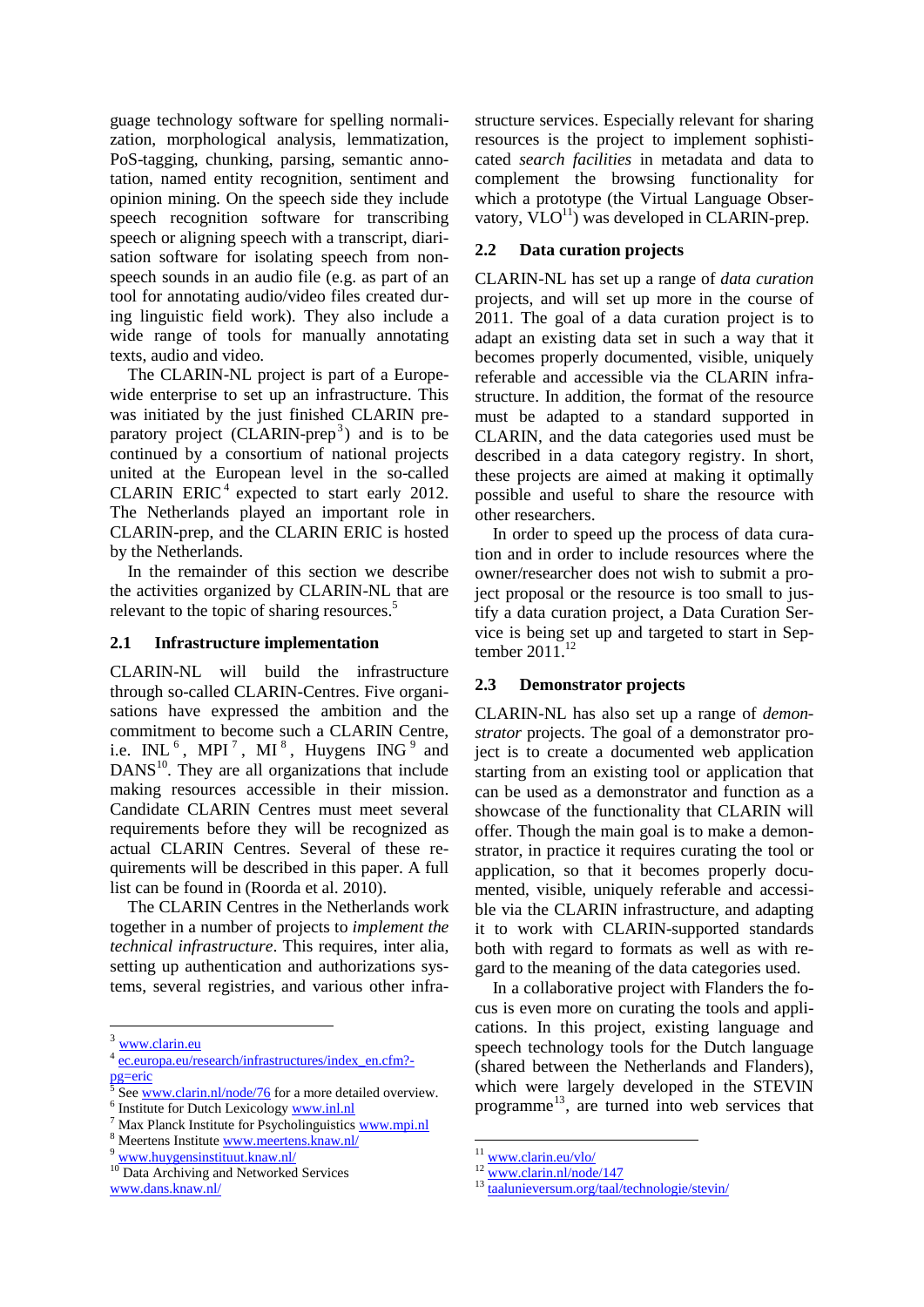can be used in a workflow system. This is only possible if the web services are properly documented, visible, uniquely referable and accessible via the CLARIN infrastructure, and if they operate on formats and work with data categories that are supported in CLARIN.

In short, these projects contribute directly to optimal sharing of tools and applications with other researchers in the CLARIN infrastructure.

## **2.4 Education and Training**

Adapting resources so that they become documented, visible, uniquely referable and accessible, and comply with CLARIN-supported standards both on the formal and on the semantic level is a non-trivial task. The average humanities researcher does not have the knowledge and expertise to carry out such tasks completely independently. Therefore, education, training and support are needed. CLARIN-NL has organized various tutorials and workshops on relevant topics such as metadata and the CLARIN metadata infrastructure, and data categories and data category registries. It has set up a  $\text{HelpDesk}^{14}$  to deal with technical questions on infrastructural matters, including a Frequently Asked Questions section, and appointed infrastructure specialists as second-line support.

## <span id="page-2-0"></span>**3 Documentation**

The first step in making a resource suited for sharing is to provide documentation of the resource. Even if a resource is not going to be shared, documenting it is required to guarantee that the resource can still be understood long after its development. So, documentation is a necessity for sharing but requires no or only limited additional effort.

Some parts of the documentation will have to consist of natural language text that is intended for human beings, for example a description of the design decisions in developing the resource. However, other parts of the documentation can be formalized. For example, certain properties of a resource can be systematically assigned to a fixed label (attribute), the possible values of each attribute can be characterized by a type, and in some cases the possible values of an attribute can even be restricted to a finite set or be constrained otherwise (e.g. by a template). In our view, all information of the documentation of a resource that can be formalized should be formalized,

since a formalized representation encodes the information in the least ambiguous way (natural language is notorious for its ambiguity), and maximizes the potential for use of this information by software processes. Furthermore, this formalized documentation should be represented in a uniform manner. In CLARIN-NL, we have used and further extended the CLARIN Component-based Metadata Infrastructure (CMDI) originally developed in CLARIN-prep ([§3.2\)](#page-2-1).

## **3.1 Metadata**

The term *metadata* is on the one hand very broad. Within a dataset usually a part can be characterized as the "primary data", and metadata then covers all data except the primary data, including annotations, formalized documentation, unformalized documentation, aggregate statistics on the resource, etc. That is such a broad notion, that it may hamper mutual understanding. On the other hand, the name *metadata (*lit. "data about data"*)* suggests too narrow an interpretation, since we also need documentation (formalized and unformalized) for software. We will therefore try to avoid the term *metadata* here.

We assume that each dataset contains a set of "primary data" and a set of additional data with information on the primary data (which we will call *annotations*). Certain pieces of primary data and annotations form a natural unit (following in part from the nature of the data and/or the purposes of the data). We will call such a unit a *resource*. Multiple resources can be organized in composite resources recursively. A description of a resource is called a *resource description*. CMDI has mainly been developed for the formalized parts of resource descriptions. The term *resource description* is also more appropriate than the term *metadata* for resources that consist of software (e.g. applications, web services, command line tools, etc.)

## <span id="page-2-1"></span>**3.2 CMDI**

CMDI<sup>15</sup> is a flexible metadata infrastructure which enables the researcher to use a component-based approach to resource descriptions. Because it is component-based, it does not require a single rigid scheme, something that is not feasible given the wide variety of resources CLARIN-NL has to deal with. The meaning of the resource description elements and its values is encoded by linking the data categories used to

<sup>&</sup>lt;sup>14</sup> [trac.clarin.nl/trac](http://trac.clarin.nl/trac)

<sup>&</sup>lt;sup>15</sup> [www.clarin.eu/cmdi](http://www.clarin.eu/cmdi)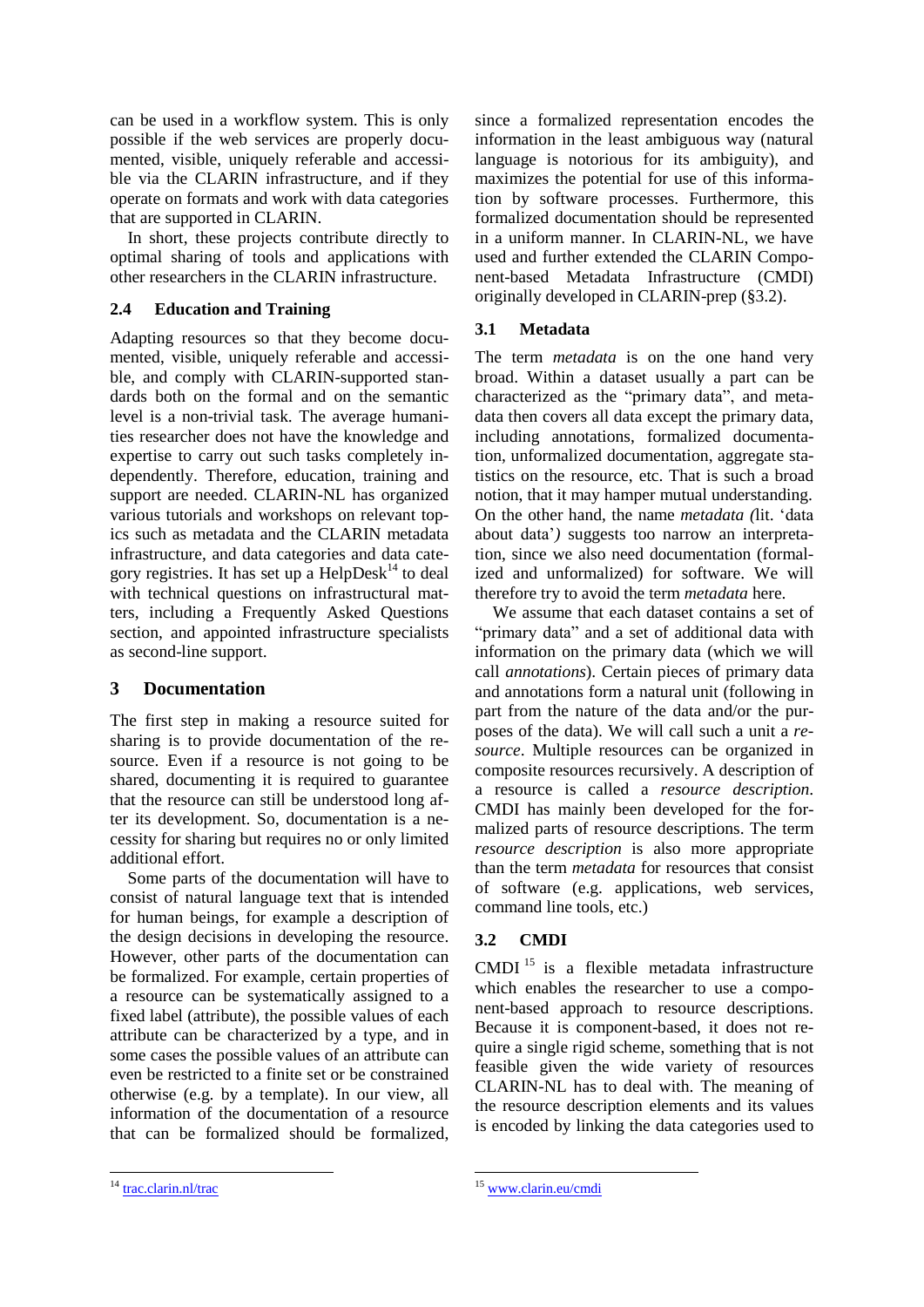a data category registry, which will be discussed in more detail in [§8.2.](#page-6-0)

CMDI enables the researcher to make a resource description *profile* for a class of resources. Such a profile is composed of *components* recursively. This makes it possible to define small components that can be reused easily and provides the required flexibility for making resource descriptions while at the same time maximizing uniformity where this is possible. CMDI provides editors for components, profiles and resource descriptions, and a registry for storing new instances of such objects and finding existing ones for reuse.

CMDI has metadata elements that correspond to the Dublin Core<sup>16</sup> metadata elements also in use by  $OLAC<sup>17</sup>$  and is therefore fully compatible with Dublin Core but it allows for much more fine-grained metadata descriptions.

Providing flexibility entails the danger that different researchers will diverge in making resource descriptions even when there is no reason to do so, e.g. because they are working on resource descriptions independently. In order to prevent this and to offer maximum opportunities for reuse of profiles and components, CLARIN-NL started a project with a small team of specialists to make initial components and profiles for a wide variety of resources in the Netherlands. The researchers in the data curation and demonstrator projects, which started later, could therefore maximally reuse components and profiles created by this specialist team and optimally profit from the knowledge and expertise gained by this team. Unfortunately, such components and profiles were made only for data, not for software. So, a set of components and profiles that can be reused for describing software is urgently needed, as was clear from several data curation and demonstrator projects. A project to do exactly that is therefore planned for 2011.

Creating resource descriptions in accordance with CMDI for each relevant resource was a requirement for data curation and demonstrator projects. Therefore, an initial obstacle for sharing these resources in the CLARIN infrastructure has been overcome. The Data Curation Service will increase the number of resources with proper resource descriptions, and we already noticed that research projects unrelated to CLARIN-NL as well as several data providers are willing to provide CLARIN compatible resource descriptions for data they produce and/or make available.

## <span id="page-3-0"></span>**4 Visibility**

All resources and resource descriptions dealt with in a CLARIN-NL project must be stored on a server of a CLARIN-centre. CLARIN-centres are obliged to make the resource descriptions for these resources and for resources they have available from other sources available for harvesting (using a standardized protocol, OAI- $PMH<sup>18</sup>$ ). In the CLARIN infrastructure all resource descriptions are harvested regularly and made available via a central CLARIN portal. This ensures the *visibility* of the resources and the resource descriptions. Researchers only have to visit the CLARIN portal to find the resources they are looking for and are not dependent anymore of knowledge about resources via informal contacts, accidental encounters or effort-wasting search actions via the web or systematic visits of the catalogues of resource distribution centres.

The CLARIN portal will offer various opportunities for finding the resources one is interested in. This includes browsing facilities with faceted browsing, of which a first prototype developed in the CLARIN preparatory project is available (VLO, see above). It also includes facilities to search in the resource descriptions, not only with a Google-style string search but also with structured search that takes into account the resource description XML syntax and the semantics of the resource description elements and their values. It also includes search in the actual resources. However, the actual resources will be distributed over the various CLARIN-centres. Searching in the actual resources will therefore be carried out via *federated search*. Results of search queries can be collected and stored as a *Virtual Collection*, to which new, possibly more refined search queries can be applied.

Many CLARIN-supported standard formats for written resources consist of tagged text (e.g. XML). Searching in many (tagged) textual resources is generally not possible with computers in a reasonable amount of time. This problem will not disappear when computers are increasing in capacity every two years (as *Moore's Law<sup>19</sup>* appears to implicate), since (1) many problems are inherently intractable and solutions can only be approximated, and (2) the amount of data grows at least as fast and very likely orders of

<sup>&</sup>lt;sup>16</sup> <http://dublincore.org/>

<sup>17</sup> <http://www.language-archives.org/>

<sup>&</sup>lt;sup>18</sup> [www.openarchives.org/OAI/openarchivesprotocol.html](http://www.openarchives.org/OAI/openarchivesprotocol.html)

<sup>19</sup> [en.wikipedia.org/wiki/Moore's\\_law](http://en.wikipedia.org/wiki/Moore)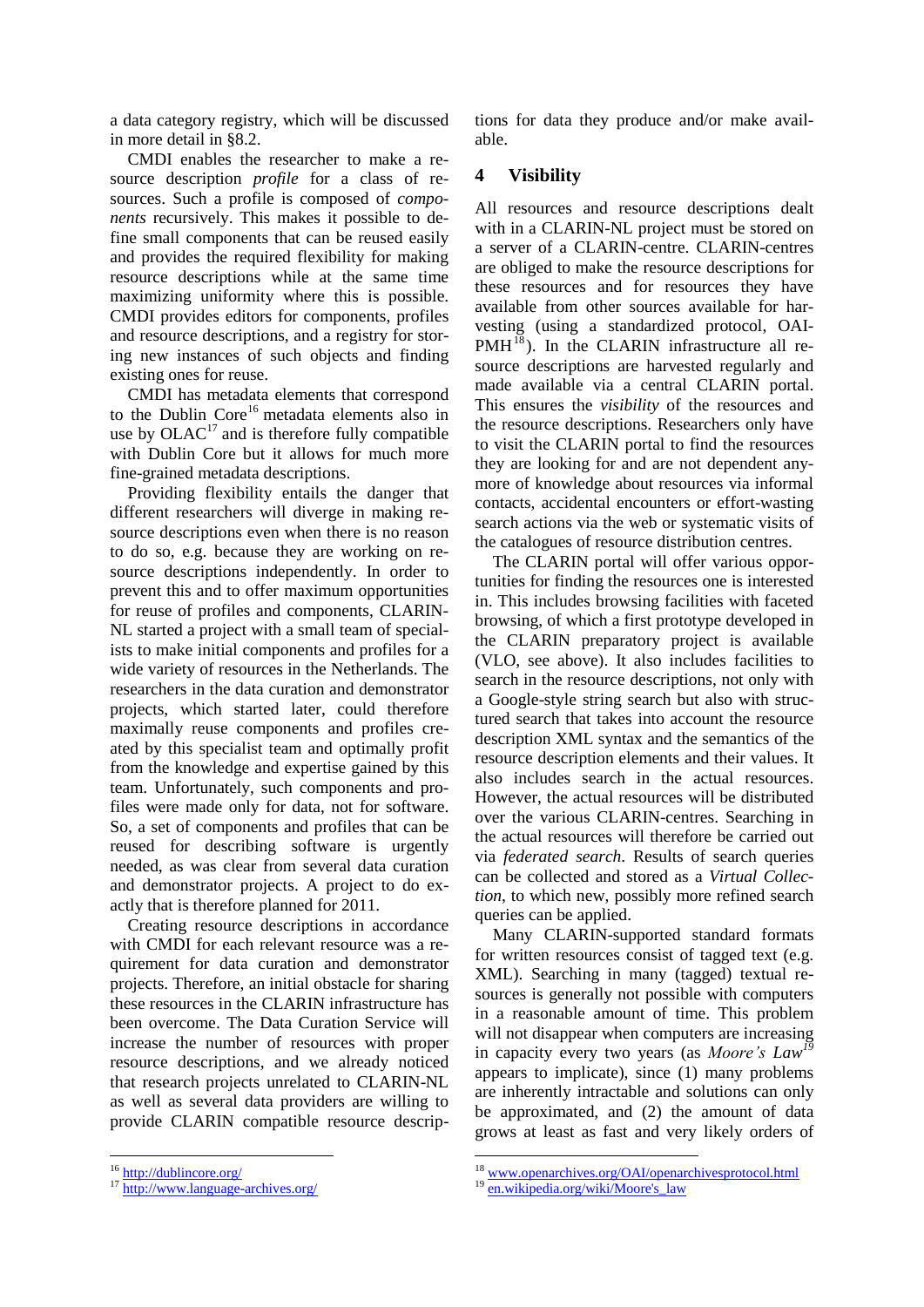magnitude faster. So even though Moore's Law may be true, it is also true and much more relevant that computers are slow<sup>20</sup> and getting slower every two years.

Fortunately, smart people have found smart ways to avoid the computer's slowness to a significant extent by a range of techniques. However, this requires storing the information contained in the tagged textual data in special formats in database systems (e.g. relational databases) and/or adding various indexes. In the central portal, the resource descriptions harvested from the various CLARIN centres will therefore also be stored in a way that makes fast searching and browsing possible. For the actual resources, federated search will issue search queries to local search engines for individual resources at the CLARIN-centres, where the local search will also take place on resources formatted and stored in a way that optimizes search.

In this way, visibility of the resources and their resource descriptions will be ensured.

## <span id="page-4-0"></span>**5 Referability**

There must be a simple way to refer to resources and resource descriptions. This is needed for humans (so that they know exactly which resource or resource description has been used in a particular research project), but also for machines. The search engines mentioned in the preceding section cannot work properly if they have no way of uniquely referring to resources and resource descriptions.

**Natural Language** One way of referring to a resource is by using a name or title for a resource in natural language (e.g. the title of a novel, article, etc.). This method is not suited for the purposes of CLARIN because it has all the disadvantages that natural language has as a means of communication. First, such names do not always refer to a unique resource (ambiguity). Names are often language-specific (e.g. *Corpus Gesproken Nederlands*), which leads to variants of the name in other languages (e.g. *Spoken Dutch Corpus*) (language-dependency). Furthermore, names and titles are typically long, which is inconvenient. But more importantly, names and titles are highly redundant. A little bit of redundancy is good for communication, but natural language has too much redundancy. This leads to

shorter versions of the name (e.g. acronyms such as *CGN*), and to sloppiness with human users: typos (*Spken Dutch Cropus*) or changes in order (*Dutch Spoken Corpus*) are perhaps sometimes intelligible for humans but not (without special software) for computers.

**URLs** URLs are sometimes used to refer to resources and resource descriptions. URLs avoid most of the problems with natural language descriptions (though they tend to have too much redundancy) and have the additional advantage that they immediately specify where to find the resource. A big disadvantage of URLs, however, is that they are quite unstable and volatile (URLs are often changed or disappear completely).

**PIDs** What is needed is a means of referring that is not based on natural language, is a short as possible, has at most very little redundancy, and is stable. Persistent Identifiers (PIDs) have been proposed for this, accompanied by services to map from names/titles and/or URLs to PIDs and vice versa (resolution systems). PIDs are usually strings of digits and or letters. Familiar examples are ISBN numbers<sup>21</sup> for books and EAN numbers for products.<sup>22</sup>

A CLARIN-Centre must assign PIDs to the resources and resource descriptions it makes available. In CLARIN (and thus in CLARIN-NL) the preferred PID system is the Handle system<sup>23</sup>, since it currently offers the most robust and best performing PID resolution system. Some centres, however, used the URN system<sup>24</sup> already before CLARIN started, and it is being investigated how this can be accommodated in the best way. Furthermore, there are also other PID systems  $25$ which may have to be accommodated.

The fact that CLARIN centres in the Netherlands assign a PID to each resource and resource description and offer the associated resolution services again take a way an obstacle for optimal and efficient sharing of resources.

## <span id="page-4-1"></span>**6 Accessibility**

The CLARIN infrastructure is a virtual webbased distributed infrastructure. The resources and resource descriptions are therefore accessible at virtually any time and from any place (with

<sup>&</sup>lt;sup>20</sup> Where a computer is "slow" when the user has to wait an unacceptable amount of time for the computer's response. What is "unacceptable" may differ per application or circumstances.

<sup>&</sup>lt;sup>21</sup> [www.isbn-international.org/](http://www.isbn-international.org/)

en.wikipedia.org/wiki/International Article Num[ber\\_\(EAN\)](http://en.wikipedia.org/wiki/International_Article_Number_(EAN))

[<sup>/</sup>www.handle.net/](http://www.handle.net/)

<sup>&</sup>lt;sup>24</sup> [www.w3.org/2001/tag/doc/URNsAndRegistries-50](http://www.w3.org/2001/tag/doc/URNsAndRegistries-50)

 $25$  E.g. the DOI system: [www.doi.org/](http://www.doi.org/)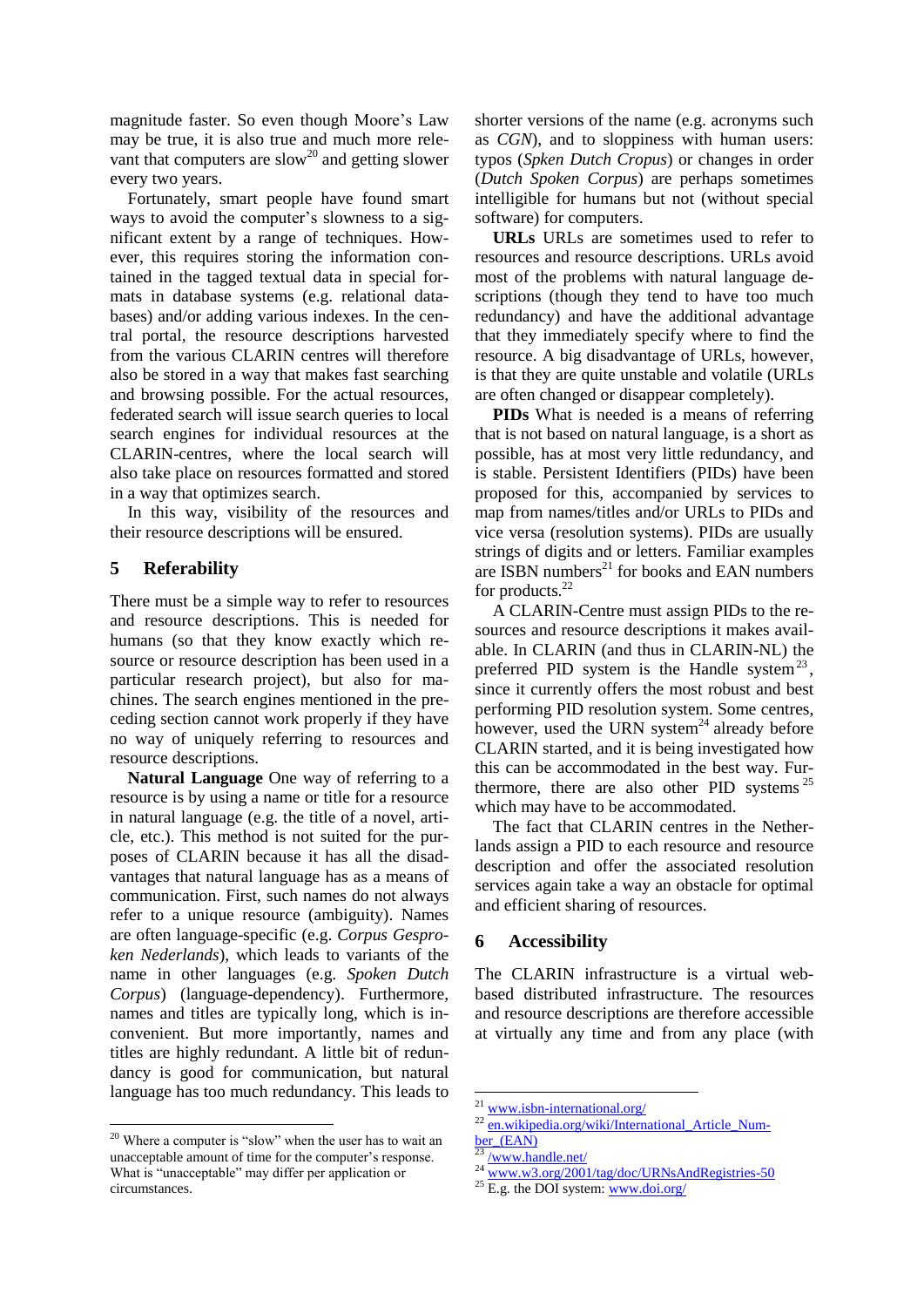internet access<sup>26</sup>). Accessibility of the resources and resource descriptions for this aspect of access is therefore taken care of pretty well in CLARIN.

However, there are two other aspects of access: (2) intellectual property rights (IPR) and ethical issues, and (3) the attitude of researchers towards sharing resources.

**IPR** CLARIN-NL promotes maximal open access of resources. It has issued a declaration on this matter $^{27}$  and had discussions about it at various occasions.<sup>28</sup> Important research organizations such as the *Royal Netherlands Academy of Arts and Sciences* (KNAW) and the Dutch foundation for Scientific Research (NWO) also stimulate or even require open access to results of scientific research, esp. data and tools.<sup>29</sup>

CLARIN-NL realizes that there are many legacy data with legacy IPR arrangements that also need to be accommodated in the CLARIN infrastructure. This may involve special licenses, in some cases even license fees, restrictions on the usage of resources, limited periods of inaccessibility of the resource, etc. In all resources, ethical issues (e.g. privacy concerns) may play a role as well, restricting the usage of certain (parts of) resources. Problems of this nature have actually been encountered in the data curation projects. In one case it has led to a clear separation of the resources (and resource descriptions) that are freely accessible on the hand, and the resources and resource descriptions for which additional licenses are required on the other. In a second case, the participants in the resource have been approached again to clear these matters (successfully). CLARIN-NL is working on plans to implement policies and functionality to properly handle IPR and ethical restrictions. For some centres, these could be extensions of existing

<sup>27</sup> [www.clarin.nl/system/files/Call%20Open%20-](http://www.clarin.nl/system/files/Call%20Open%20%1fData%20English%20101018.pdf)  $\underline{\text{Data}\%20\text{English}\%20101018.pdf}$ 

systems (e.g. DANS has the EASY system $30$  and soon its successor EASY  $II^{31}$ ).

**Mindset** A third aspect related to accessibility is the mindset of researchers. Many researchers in the humanities are hesitant or even unwilling to share their resources with others.<sup>32</sup> There is therefore a big task for CLARIN-NL to discuss these matters, listen carefully what arguments are adduced against sharing resources, counter these arguments where appropriate and promote maximal open access, e.g. by illustrating the great potential offered by sharing resources. In some cases, arguments against sharing must be accommodated (because they are reasonable objections), and CLARIN-NL has done so already in its declaration. CLARIN-NL also supports researchers (logistically, organizationally, financially and by means of training and education) to enable them to share their resources.

In short, CLARIN-NL has developed a range of policies and facilities to maximize *accessibility* of resources and resource descriptions for a range of aspects of this term, thus directly contributing to optimal sharing of resources.

## <span id="page-5-0"></span>**7 Long term preservation**

Resources should be shared not only with contemporary researchers, but also with future generation researchers. This makes it necessary to carry out *long term preservation* of resources. In CLARIN-NL, each CLARIN centre is required to provide a solution for the long term preservation of the resources they maintain. Usually the centres in the Netherlands do not carry out this long term preservation themselves but make use of centres dedicated to it. For example, MI outsources this to DANS, and the MPI outsources it to the organization within the Max Planck Gesellschaft dealing with long term preservation.

The requirement for long term preservation of resources imposed on the CLARIN centres thus makes it possible to preserve the resources and share them with future generation researchers.

## <span id="page-5-1"></span>**8 Interoperability**

Resources can be used by other researchers only if they are interoperable. Interoperability is thus a necessary condition for resource sharing to be useful.

  $26$  This might be an obstacle for certain researchers, e.g. descriptive linguists doing field research in remote locations with no internet access. Functionality that enables one to work off-line and replicate off-line data and tools with the on-line CLARIN infrastructure are therefore desirable, and some applications in CLARIN already have this functionality.

<sup>28</sup> For example at the *Open and Persistent Access Panel Discussion* at SDH/NEERI 2011, Vienna, see [ztwweb.trans.univie.ac.at/sdh2010/](http://ztwweb.trans.univie.ac.at/sdh2010/)

<sup>&</sup>lt;sup>29</sup> Se[e www.knaw.nl/Pages/DEF/29/838.bGFuZz1F-](http://www.knaw.nl/Pages/DEF/29/838.bGFuZz1F%1fTkc.html)[Tkc.html](http://www.knaw.nl/Pages/DEF/29/838.bGFuZz1F%1fTkc.html) for the KNAW an[d www.nwo.nl/nwohome.](http://www.nwo.nl/nwohome.%1fnsf/pages/NWOP_89BBXM_Eng) [nsf/pages/NWOP\\_89BBXM\\_Eng](http://www.nwo.nl/nwohome.%1fnsf/pages/NWOP_89BBXM_Eng) for NWO

<sup>&</sup>lt;sup>30</sup> <https://easy.dans.knaw.nl/dms> 31

<sup>&</sup>lt;sup>32</sup> Though I understand from representatives from other disciplines that the Humanities are not unique in this respect.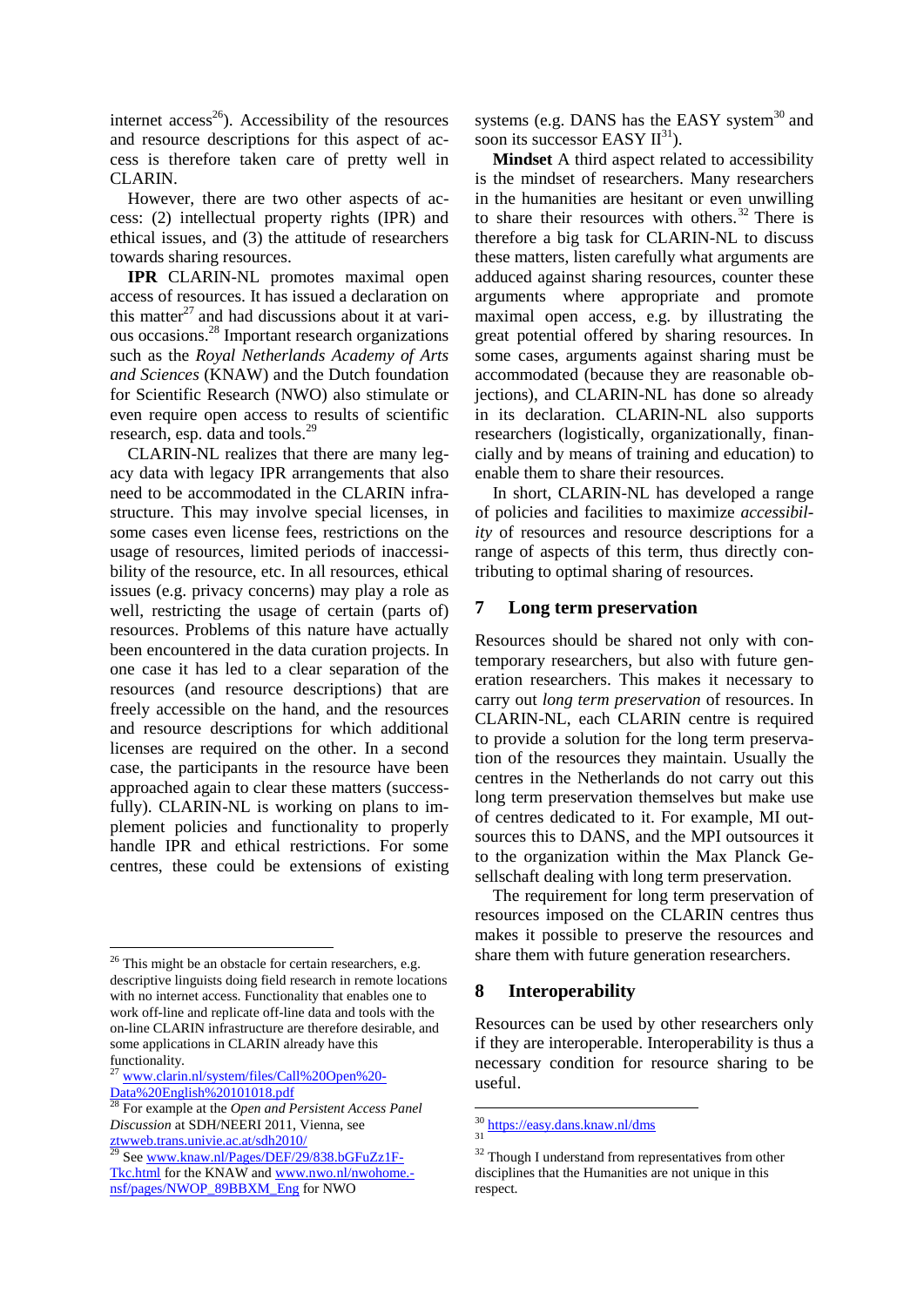Interoperability of resources is the ability of resources to seamlessly work together. The need for interoperability of resources is more stringent in CLARIN than in other domains, since the targeted users, humanities researchers, usually do not have the technical skills to make ad-hoc conversions and adaptations to make resources work together. But of course, even for HLT researchers and developers, full interoperability will save a lot of (often duplicated) effort for ad-hoc readjustment of resources to make them interoperable.

Full interoperability is only possible if the resources meet the requirements (1) of formal or *syntactic interoperability* and (2) of meaning or *semantic interoperability*. Projects in CLARIN-NL must attempt to meet these requirements, and report when problems for achieving this arise. In this way we learn about the limitations of various proposed standards and can make proposals to deal with them and make suggestions for improved standards and best practices. We will discuss syntactic and semantic interoperability in more detail in the next subsections,

### **8.1 Syntactic Interoperability**

Syntactic interoperability in CLARIN is the requirement that the formats of data are selected from a limited set of (de facto) standards or best practices supported by CLARIN, and that software tools and applications take input and yield output in these formats. A list of the formats currently supported is provided by CLARIN.<sup>33</sup> Though currently this list is in a fixed document, it is evident that experience is teaching us that the list is incomplete and needs constant refinement and updating.

Applying the recommended standards and best practices is not easy. In many projects we have found that many standards are not fully applicable to existing data and need adaptations. For example, the DUELME database of Dutch multiword expressions (Grégoire 2010a) which was represented in an idiosyncratic format was converted to an XML format in accordance with the Lexical Markup Framework (LMF).  $34$  But the new representation requires properties that are not covered by LMF and should be considered as candidate extensions to LMF (Grégoire 2010b). Many resources are stored in relational databases or Excel files. No format supported by CLARIN

can accommodate such data. The CSV format is mentioned but not explicitly recommended. An XML format implementing (a set of) CSV files using XML markup may have to be developed here. Such a format will also be able to provide facilities for semantic interoperability of such resources not offered by the CSV format.

Nevertheless, the only way to make any progress towards syntactic interoperability is by trying out the supported formats with existing data, learning about their opportunities and limitations, making concrete proposals to deal with these limitations and constructive proposals for extensions and/or adaptations of the standardized format. And this is exactly what CLARIN-NL is doing in a wide variety of projects and for a wide variety of data, including lexical databases, text corpora with various levels of annotations, audio and video data with their annotations, typological and other linguistic databases, and for a variety of tools and applications, *inter alia* data-specific search engines, part-of-speech taggers, lemmatizers, parsers, speech technology tools for recognition, alignment and diarisation, and many others.

Resource descriptions play a crucial role in ensuring syntactic interoperability. The resource description of a data resource should specify, in quite some detail, the format of the resource, and the resource description of a software resource should specify, in quite some detail, which format(s) it accepts as input and which one(s) it yields as output. Such specifications will prevent a non-technical user from applying software to data it is not suited for or warn the users for the limited validity of the results (e.g. textual resources with the wrong character encoding; a desktop speech recognizer applied to telephone speech, etc.)

By actively trying out the recommended standards and best practices for syntactic interoperability CLARIN-NL contributes directly to enabling sharing of resources and it makes the problems that arise with this explicit so that evidencebased recommendations can be made for extensions and adaptations.

### <span id="page-6-0"></span>**8.2 Semantic Interoperability**

Semantic interoperability of resources requires explicit semantics of elements in their contents (in the case of data) or interface (in the case of software). In CLARIN, the semantics of elements of resources is limited to the semantics of data categories (DCs). The basic idea is that the semantics of DCs is captured as follows: a privi-

 <sup>33</sup> [www.clarin.eu/system/files/Standards%20for%20LRT](http://www.clarin.eu/system/files/Standards%20for%20LRT-v6.pdf)[v6.pdf](http://www.clarin.eu/system/files/Standards%20for%20LRT-v6.pdf)

<sup>34</sup> [www.lexicalmarkupframework.org/](http://www.lexicalmarkupframework.org/)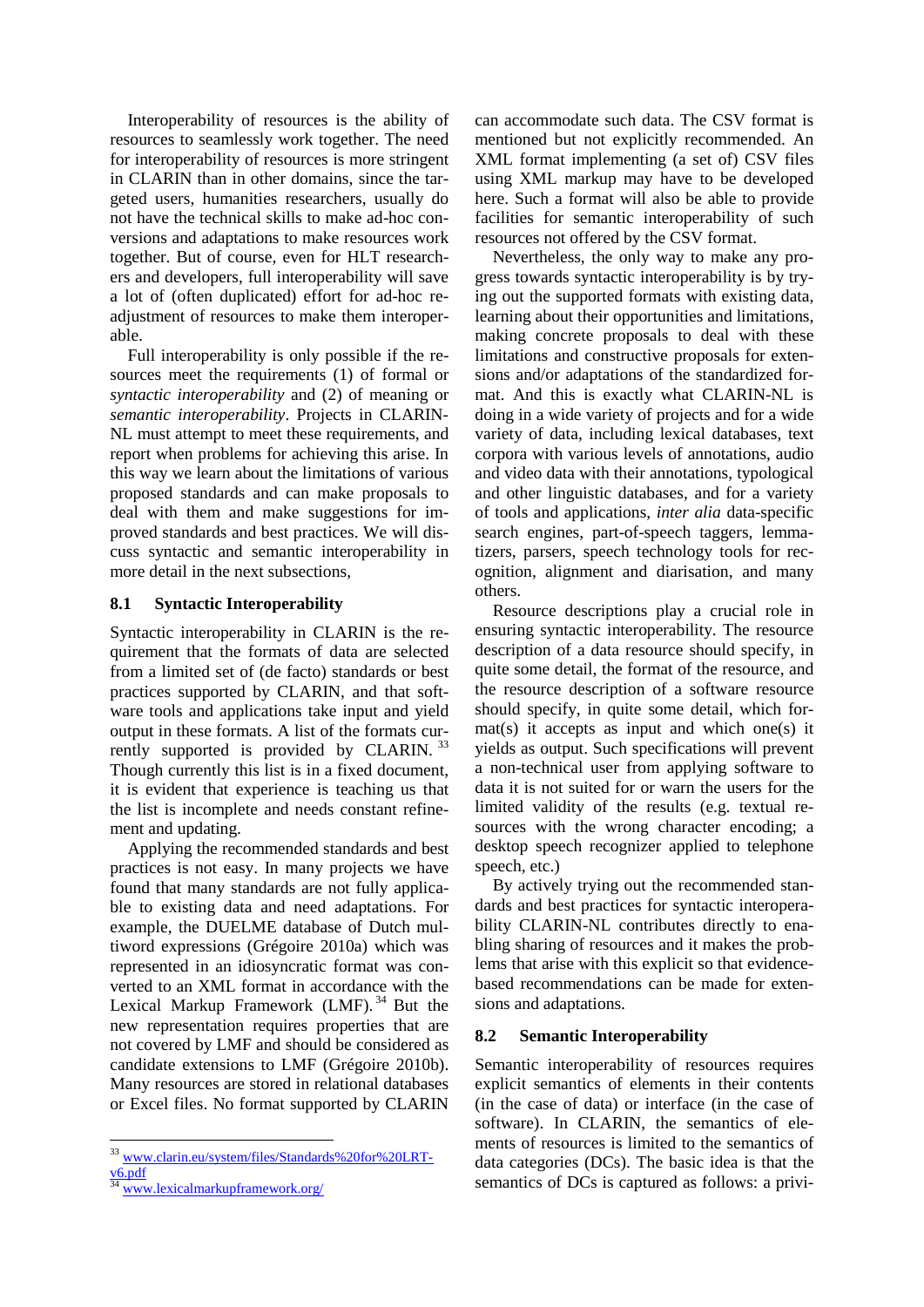leged data category registry (DCR) is set up containing (inter alia) DCs, unique persistent identifiers for DCs (PIDs), their semantics, a definition, examples and lexicalizations in various languages. The semantics of each data category (DC) used in a specific resource must be specified by mapping this resource-specific DC to a DC from the privileged DCR. This enables every researcher to use resource-specific DCs but at the same time guarantees that different DCs from different resources can be interpreted in the same way, via the DC of the privileged DCR, which acts as a pivot.

In CLARIN, ISOCAT<sup>35</sup> is used as one of the privileged DCRs.<sup>36</sup> In each CLARIN-NL project, all resource-specific data categories must be mapped to ISOCAT DCs, or, when no DC with the right interpretation exists, a new DC must be added to ISOCAT. ISOCAT can incorporate results of independent initiatives for defining DCs, and it actually incorporates a subset of the GOLD ontology $37$  for linguistic description.

An example may illustrate how this could be useful. A search engine searching for occurrences of strings that are annotated for the ISO-CAT DC *Part of Speech <sup>38</sup>* with as value the ISOCAT DC *noun <sup>39</sup>* will also find occurrences of data with resource-specific DCs *Substantiv*, *Nom* or *ZN,* if these resource-specific DCs have been mapped onto the ISOCAT DC *Noun.*

Achieving semantic interoperability is not easy, and even with the ISOCAT data category registry many problems arise once one really starts doing this. It would require a separate paper to discuss this in more detail, but such problems have been noted, have been discussed in workshops,<sup>40</sup> and for most problems solutions have been proposed in these workshops, including the set-up of a different registry to register relations between DCs, called RELCAT (Wind-

houwer 2011), and the proposed solutions are currently being tested.

However, one can only encounter such problems, and make progress in solving them, when one actually systematically attempts to achieve semantic interoperability for real resources. That is exactly what is being done in CLARIN-NL, and by doing so, CLARIN-NL contributes to optimizing the use of shared resources.

## <span id="page-7-0"></span>**9 Conclusions**

In this paper we have described how the CLARIN-NL project addresses crucial issues for maximizing the sharing of resources. We have described how CLARIN-NL addresses *documentation*, *visibility*, *referability, accessibility*, and *long term preservation* of the resources, as well as syntactic and semantic *interoperability*. None of adopted solutions is without problems, but it is only by systematically working on them that any progress can be made on these topics. And that is exactly what is being done in CLARIN-NL. We submit that the approach taken in CLARIN-NL is an exemplary approach that deserves adoption by other research communities, possibly slightly adapted to their own needs and requirements.

#### **Acknowledgments**

This work was funded by the NWO CLARIN-NL project. (www.clarin.nl).

### **References**

- Nicole Grégoire. 2010a. DuELME: A Dutch Electronic Lexicon of Multiword Expressions. *Journal of Language Resources and Evaluation* 44(1/2), 23-40. DOI 10.1007/s10579-009-9094-z
- Nicole Grégoire. 2010b. En Garde Project. The redesign of a Dutch Electronic Lexicon of Multiword Expressions. Presentation held at the workshop *Lexicon Tools en Standards*, August 4, 2010, Max Planck Institute, Nijmegen. [**[pdf](http://www.clarin.nl/system/files/Nijmegen-NG.pdf)**]
- Jan Odijk. 2010. The CLARIN-NL Project. *Proceedings of LREC 2010*: 48-53. [\[pdf\]](http://www.lrec-conf.org/proceedings/lrec2010/pdf/70_Paper.pdf)
- Dirk Roorda *et al*. 2009. CLARIN Centres. CLARIN Document. [\[pdf\]](http://www.clarin.eu/files/wg2-1-centers-doc-v8.pdf).
- Stelios Piperidis. 2010. META-SHARE. Presentation held at the LREC 2010 Workshop on Language Technology issues for International Cooperation, Malta, 22 May 2010. [\[pdf\]](http://www.flarenet.eu/sites/default/files/LREC2010_International_Cooperation_Workshop_Piperidis.pdf)
- Menzo Windhouwer. ISOcat. Presentation at the *[Standards](http://www.csc.fi/english/pages/neeri09/workshop) Workshop* [\(NEERI](http://www.csc.fi/english/pages/neeri09) 09), Helsinki, Finland, September 30, 2009. [\[pdf\]](http://www.csc.fi/english/pages/neeri09/workshop/materials/windhouwer.pdf)

<sup>&</sup>lt;sup>35</sup> [www.isocat.org/](http://www.isocat.org/)

<sup>&</sup>lt;sup>36</sup> CLARIN supports multiple preferred DCRs if they are complementary. For example, CLARIN supports the use of ISO639 language codes contained in a different DCR [\(www.sil.org/iso639-3/codes.asp](http://www.sil.org/iso639-3/codes.asp) ). In CLARIN-NL a project (CLAVAS) has started up to create a common interface to multiple DCRs.

<sup>1&</sup>lt;sub>http://linguistics-ontology.org</sub>/ <sup>38</sup> More precisely, the ISOCAT DC with PID

[www.isocat.org/datcat/DC-396](http://www.isocat.org/datcat/DC-396) More precisely, the ISOCAT DC with PID

[www.isocat.org/datcat/DC-1333](http://www.isocat.org/datcat/DC-1333) <sup>40</sup> For example in the CLARIN Relation Registry

Workshop, 8 Jan 2010 [\(www.isocat.org/2010-RR/\)](http://www.isocat.org/2010-RR/) and in the CLARIN-NL ISOCAT Workshop, 21 Sep 2010 [\(www.isocat.org/2010-ISOcat-status/\)](http://www.isocat.org/2010-ISOcat-status/), both at MPI, Nijmegen.